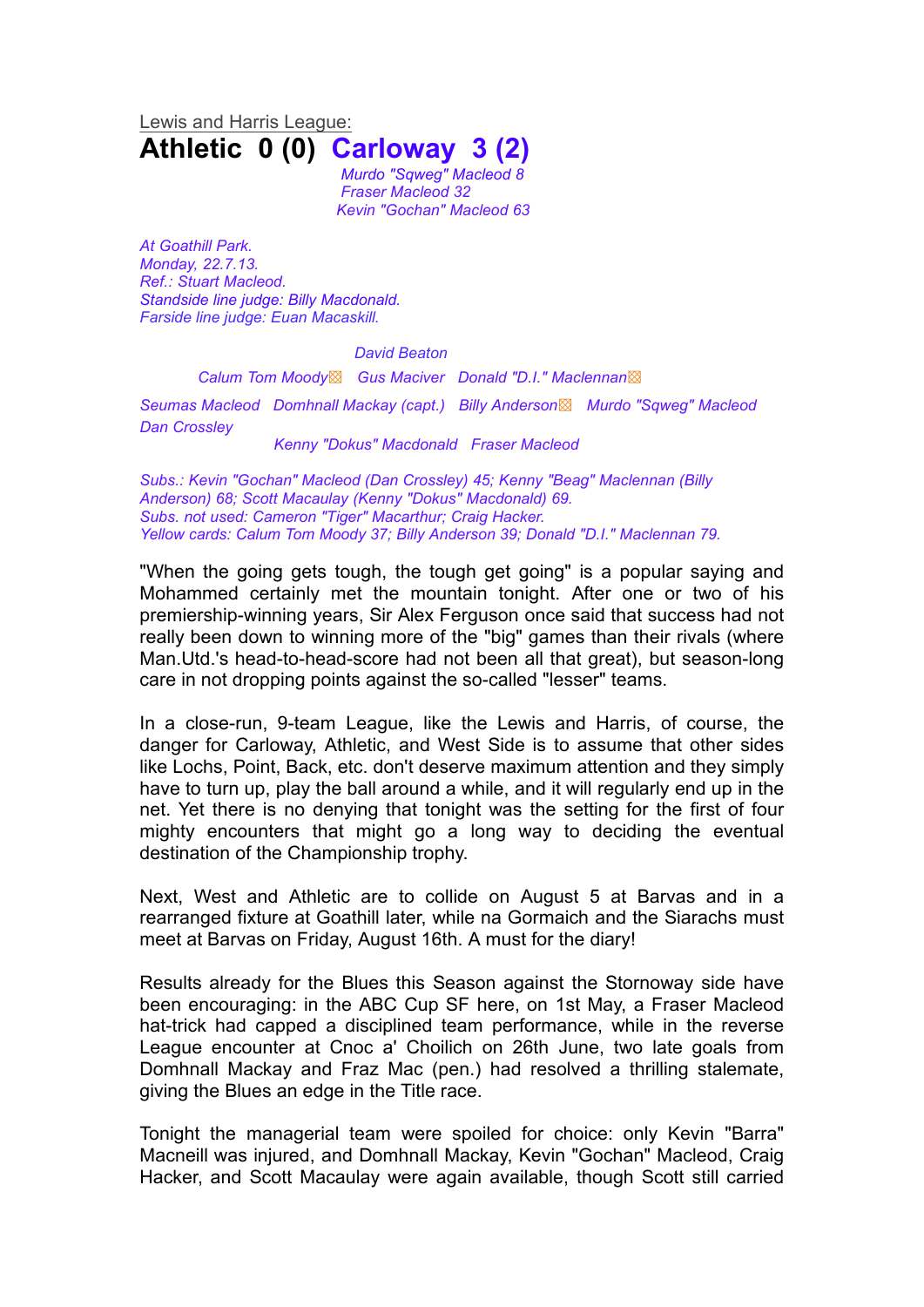that nagging knee injury, and was not risked from the start. Dan Crossley started, despite rough treatment on Saturday, and a welcome visitor to the bench was Kenny "Beag" Maclennan, back on the island, alongside Cameron "Tiger" Macarthur (who made way for Domhnall Mackay in midfield), "Gochan", and Craig Hacker; Ben Smith was on standby. Seumas Macleod continued to Mackay's right, and 5-goal hero, Kenny "Dokus" Macdonald, remained up front. The squad looked formidable.

Athletic were much changed from the ABC SF: Murdo "Mojo" Maclean is now, of course, at Ness, while Steven Clinton, Jason Maclean, and Nic "Nuck" Davis did not start. Unfortunately for the Blues, the usual pains in the posterior - Eliot Rudall, the midfield enforcer, and D.J.Clinton, animateur to his left, featured , with Hammer of the Blues, Scott Maciver, leading. A returning worry was the troublesome presence of Robert Jones steaming through the centre, and the addition of Carloway EaF star, Stuart "Bubble" Macdonald (lately from United), in midfield; ex-Blues, Ross Macrae and Donnie Macphail, also featured.

A beautiful, windless, AND midgie-free evening saw no preliminary niceties; it was out of the traps and straight for each others' throats. Immediately, an Athletic corner to Beaton's left allowed a free header by the far post, 10 metres out, but it sailed safely into the keeper's arms. Two minutes later, an Anderson free-kick to the left, 22 metres from goal, cleared the bar by a metre.

It was a breathless, no-nonsense, no-quarter-given opening: no La Liga buildups; instant clearances long or out of the park; repeated use of the long pass forward or diagonal to release wing-men or strikers; reminiscent of Murray v. Djokovic at Wimbledon three weeks ago, with no forgiveness for the fluffed lay-off.

Suddenly, out of nothing, Carloway broke the ice: after 8 minutes, Crossley forced his way down the left past three defenders, then cut the ball square low and hard across goal, 12 metres from the bye-line. It broke out for "Dokus" to meet in the centre, outside the box, and square immediately left, to "Sqweg" moving forward into the left corner of the box. Without breaking stride, he crashed a right-foot drive over and round Macritchie and into his top-left corner. An exquisite clean strike (0-1).

The tempo did not slow one iota, nor did the style of play alter. On 16 minutes a corner on Beaton's right was met by Maciver directly in front of goal, 12 metres out, but he lifted his header a metre over. Five minutes later D.J. tricked his way down the left and his square cut-back across the line was won by Jones coming towards him to take one step inwards to his left and send a left-foot sizzler rocketting inches over the bar. A minute later and it was Gary Macleod's turn to meet a low cross from the right, 16 metres out on the left, but his drive went well over the bar. Immediately another fast Aths' break, on the right, led to a low sweeping cross from the corner flag being missed by everyone, before being met by D.J. by the far post, 14 metres out, but he also cleared the bar by a metre.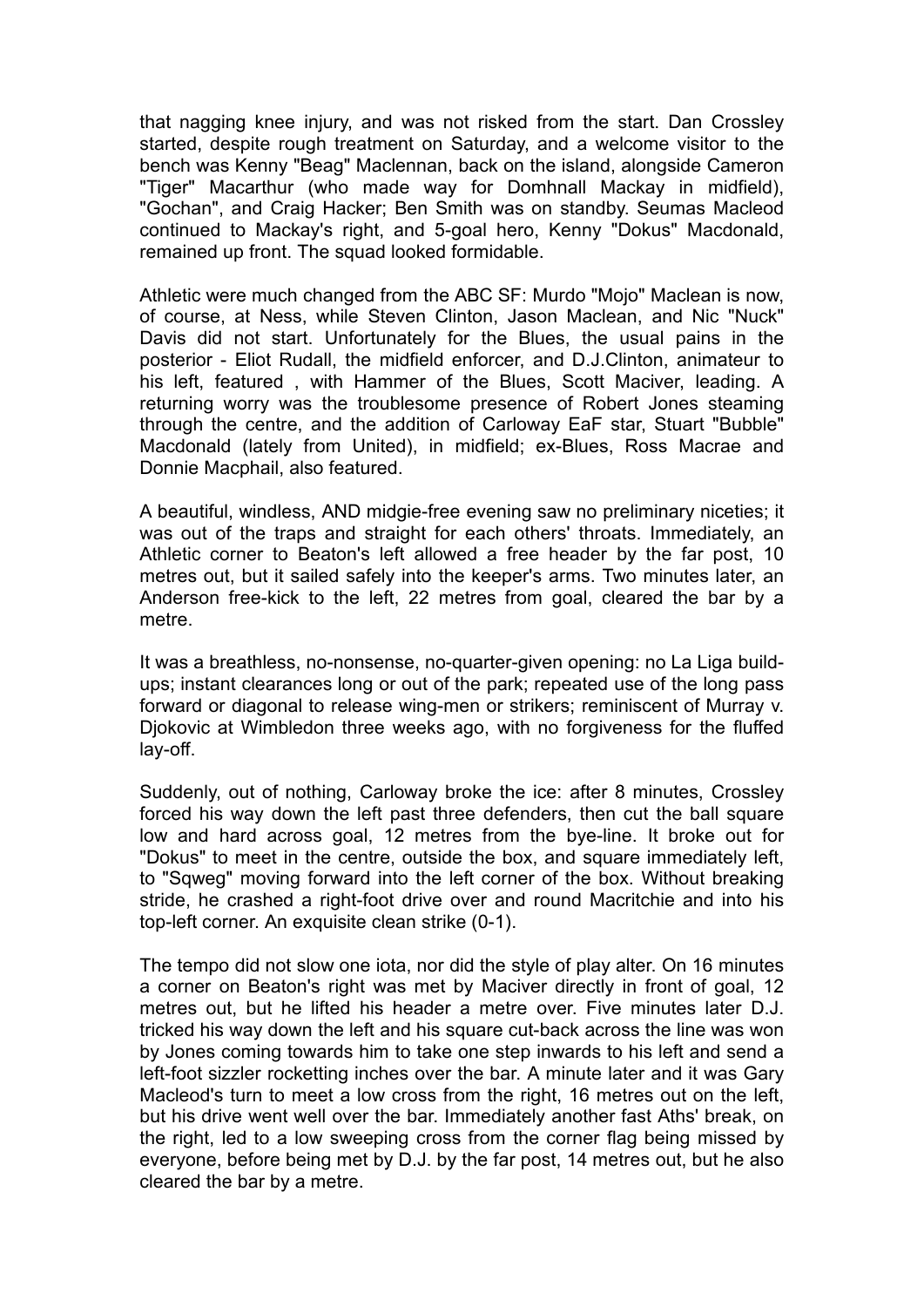Finally, on 26 minutes, Carloway surprised the hosts as "Dokus" broke through the centre, then released low and wide to Seumas Macleod racing down the right; he wasted no time in squaring to Fraser Macleod racing clear into the right of the box, but the angle was tight and Macritchie blocked his drive solidly at the near post. On the half-hour a long high ball saw Maciver race to challenge Beaton as the keeper reached for the ball, sending him crashing to earth and the ball spinning into the net, but the referee blew instantly, and the protest, except by the striker, was half-hearted.

A minute later and a few moments of Crossley dribbling magic saw him run the entire left-side of the Athletic half, leaving defenders behind like a comet's tail, cut in along the bye-line, then from the narrowest of angles slot a drive past the advancing keeper. However, "Koch"(?) somehow managed to boot clear off the line. A minute later and a bit of inspiration from Seumas Macleod saw him move fast down the left and square along the 18-metre line to "Dokus" who in turn wasted no time in sending a low, right-foot drive to Macritchie's left. Incredibly, the keeper got down like lightning to block the ball with the fingertips of his left hand; but he could not hold it and it spun outwards across goal and, instantly, the deadliest predator on the isles snapped forward out of the long grass and slotted home from 12 metres (0- 2).

The midfield battle now became heated and in 36 minutes, a free-kick disputed mightily by Moody, 24 metres out on the left, led to Macleod's neat delivery being head-lobbed out, and Maciver turning on the 18-metre line and falling backwards, sent a delightful overhead kick curling over Beaton but just over the bar.

Half-time: Athletic 0 Carloway 2

Despite the two-goal cushion, there was barely a glimmer of light between the sides, as phases of dominance and reasonable, though not clear-cut, chances had repeatedly alternated. The teams were perfectly-matched and, to a certain extent, were cancelling each other out. Instant, accurate reactions had registered twice.

With everything clearly still to play for, Athletic's opening twenty-minute assault in the second half resembled Hitler's blitzkrieg on Russia in 1941. For 20 minutes they tried everything to disturb the equilibrium of a watertight Carloway back-line and fail-safe goalkeeper. On 48 minutes Jones broke down the right and his squared ball 12 metres from the bye-line broke out to the edge of the box but was hurriedly snatched well-wide. Two minutes later an Athletic free-kick from the centre-line was met at Beaton's right-hand post, 12 metres out, and headed square across but Beaton got across to meet a Daniel Macleod strike at his left-hand post and grasp the elusive ball as he fell to his right.

Na Gormaich replied when Moody tried his luck with a free-kick from 24 metres but his hard low strike was read perfectly by Macritchie. This led on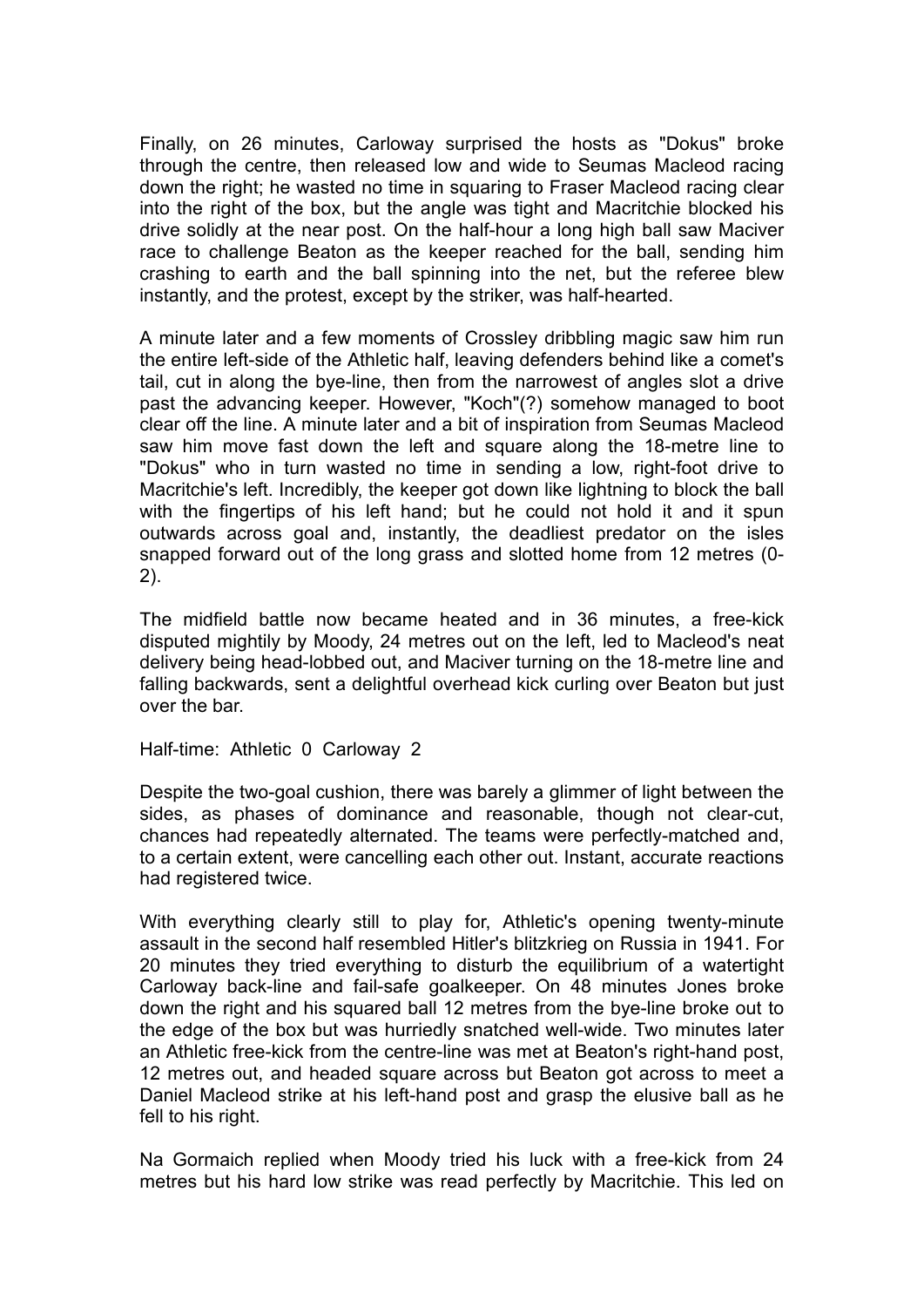right away to an incredible melée in the Blues' box before the last of several blocks saw the ball break to the edge of the box, only to be fired well-wide of Beaton's right-hand post. On the hour a "Dokus" drive from 18 metres rebounded to him but his second attempt was deflected over. An Anderson corner from the left was then reverse-headed by Moody, 10 metres out from the far post, but crept untouched past Macritchie's right-hand post.

Three minutes later, the Blues took a mighty step towards the points. A move down the right freed "Sgweg" by the corner flag and his high deep cross found "Gochan" ghosting in from the left to head down hard from 12 metres to within the base of the keeper's right-hand post. Macritchie seemed to have it but the ball somehow squirmed out of his hands and trickled into the corner of the net (0-3).

A moment later it was almost four, when the next Carloway surge was headed out to the right edge of the box and an enormous up-and-under from "Sqweg" came thundering down on to the top of the bar and over. Still the contest raged on, but as Athletic desperately sought an avenue back, their forward commitment left dangerous gaps at the back. On 66 minutes "Dokus" broke left, checked, then from midway within the Aths' half hooked a high curler over the retreating "Koch" for Fraz Mac to take perfectly on his instep, on the 18 metre-line, but lift a shade too high over the advancing Macritchie and the bar.

In the last 20 minutes na Gormaich had clearly settled for what they had, inviting Athletic forward, then breaking fast, high, and wide, when occasion permitted. Still Athletic were denied a clear view of goal, however, until the 73rd minute when a piece of "Bubble" trickery outside the left corner of the Blues' box saw him cleverly flick the ball up and backwards over his marker, then neatly lift the ball over Beaton but also over the far junction of bar and post. Three minutes later and a Macleod free-kick from the right centre-line was headed on by Maciver from 16 metres but travelled straight to Beaton.

On 82 minutes the keeper had to be at his best when a flowing Aths' move down the right was played across the line of the box but the final drive was brilliantly pushed away by Beaton at full stretch to his right, then booted into the nearest garden.

The end was in sight when Carloway signed off with two glorious chances: on 87 minutes Macaulay reprised "Dokus's" artistry from earlier and again Fraser Macleod brought the descending ball down perfectly just inside the box but Macritchie stationed himself correctly to collect his finish. In the final minute a Carloway corner on Macritchie's left was met by Seumas Macleod, 12 metres out by the near post, but his bullet-header cannoned off the the top half of the bar and over.

Full-time: Athletic 0 (0) Carloway 3 (2)

So, in one season, a third victory over the Champions; eight goals scored; none conceded. Who would ever have thought that the Blues were capable of